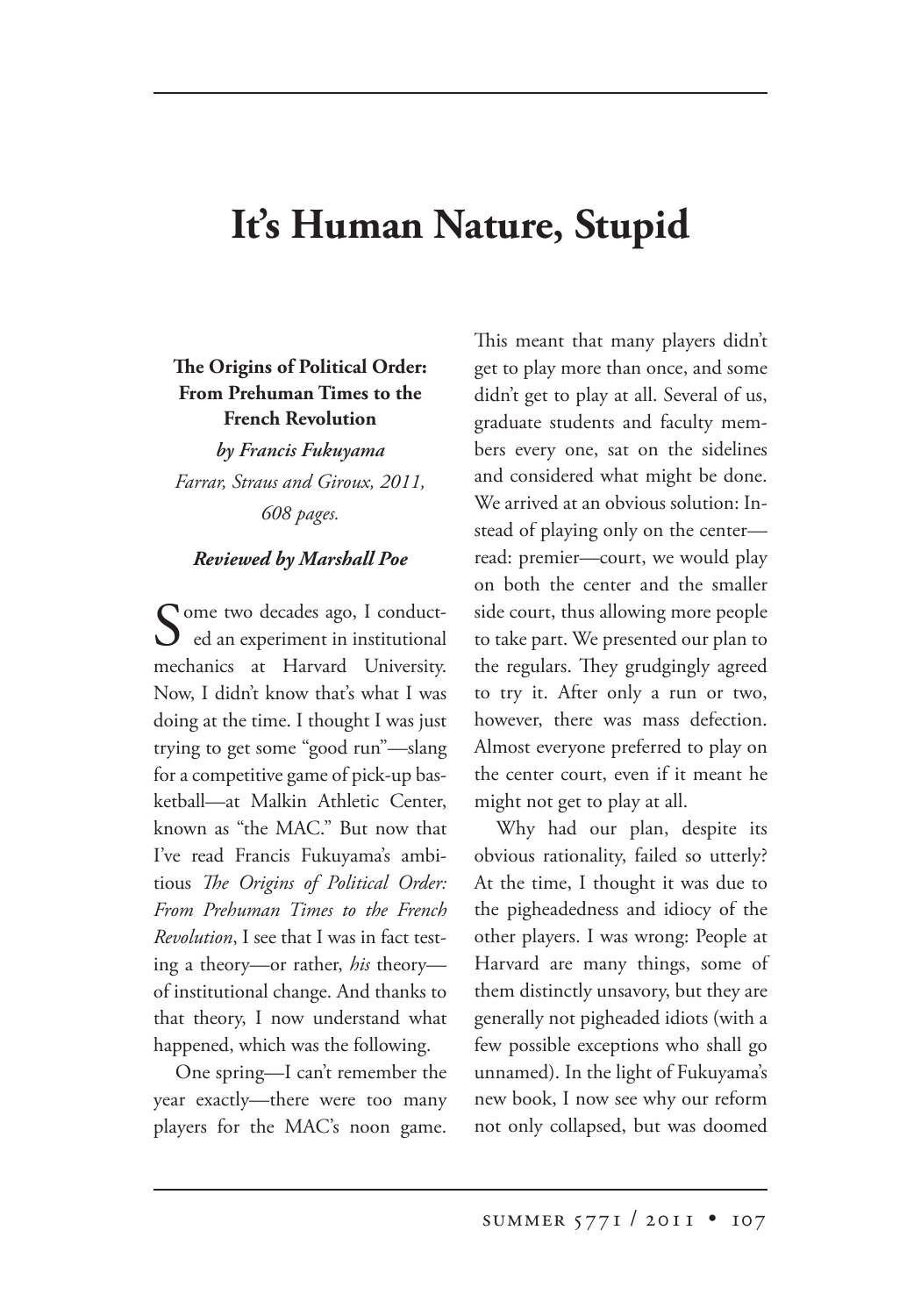from the very start. The reason has to do with two things: human nature and tradition.

First, let us examine human nature, or rather four elements thereof. Element number 1: People naturally favor their friends. If players see their buddies playing on the center court, they will want to play there as well. Element number 2: People naturally get intellectually invested in traditions. If players have played at the MAC for any length of time, they will have many arguments "proving" that the status quo is "right." Element number 3: People naturally get *emotionally* invested in traditions. If players have played for any length of time at the MAC, they will feel—and I mean *feel*—attached to its conventions, whether they make sense or not. Element number 4: People naturally seek the approbation of their peers, or what we call "status." Most players will want to play with the best players on the best court so as to demonstrate that they, too, are the best. This brings us to traditions, or rather two of them. From the perspective of the players, the noon game has "always" been played on the center court, and only the center court. Similarly, from the perspective of the players, the center court has "always" been the one on which the best players play, while the side courts are reserved for people "without game."

Put all this together, and you have a good explanation for why our really good idea came to nothing. Most players didn't want to lose face by playing on the side court. They wanted to be seen as "having game," and that required playing on the center court. Those who didn't care about status just wanted to play with their friends, many of whom were, again, on the center court. And nearly everyone thought and felt it was somehow "wrong" to violate the MAC's ancient pick-up conventions. Of course, sticking with the old conventions in this case made no sense. But—and here's the lesson I learned, thanks to Fukuyama—institutions are not only about rationality. They are also, and even predominately, about the interplay between human nature and the historical accidents that give birth to traditions.

This, I think, is the primary message of Francis Fukuyama's new book. In it, he is trying to figure out why some states "get to Denmark"—that is, become stable, prosperous, liberal republics—while others do not. "For people in developed countries," he writes, "'Denmark' is a mythical place that is known to have good political and economic institutions: It is stable, democratic, peaceful, prosperous, inclusive and has extremely low levels of political corruption." I personally have never had any fantasies about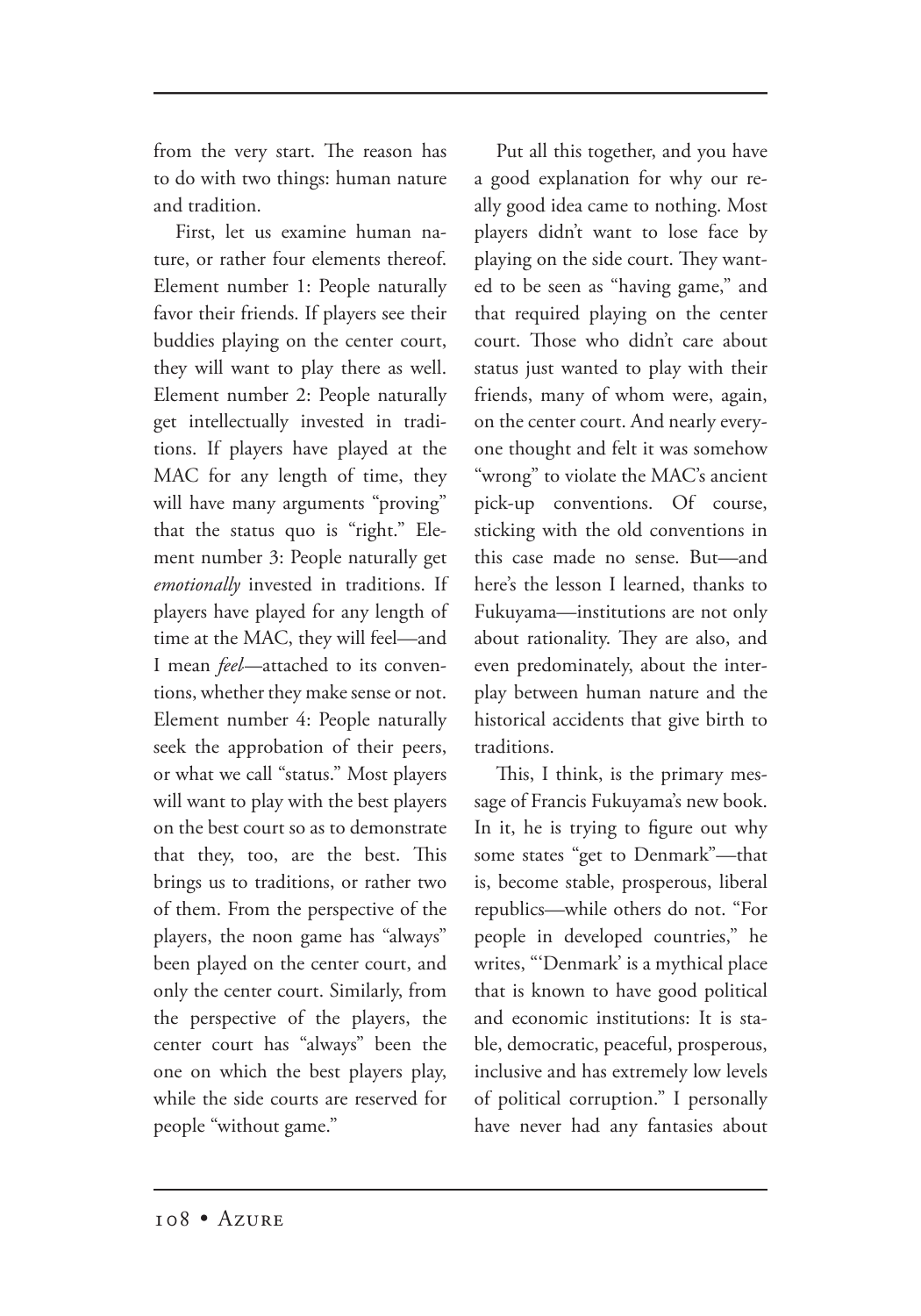Denmark, though I'm told it now has the best restaurant in the world. Truth be told, I haven't thought much about Denmark at all. I'm not sure that, as Fukuyama puts it, "Everyone would like to figure out how to transform Somalia, Haiti, Nigeria, Iraq, or Afghanistan into 'Denmark.'" Everyone he talks to, maybe. Nonetheless I see his point: Most of us would like to know why there are so few winners and so many losers in the game of political development. The issue has personal significance for Fukuyama. In his most famous (and widely misunderstood) book, *The End of History and the Last Man*, Fukuyama argued that with the fall of communism, the last great alternative to universal liberal democracy had collapsed. In the future, he said, we would all live in someplace like Denmark. The rub is that much of the world is Denmarkizing very slowly, and still other parts are experiencing de-Denmarkization (which may even be true of Denmark, given the current fiscal crisis in the European Union). If you've bet the farm that liberal democracy is in all our futures, as Fukuyama has, these facts are certainly irksome. Fukuyama wants to find out what's holding things up. The American political elite should want to know as well, as recent attempts to plant liberal democratic institutions in virgin soil have gone

less than swimmingly. True, in Japan and Germany, the seeds took. But in painful instances such as Afghanistan and Iraq, the crop has failed completely. Indeed, these cases call into question the idea, beloved not only by neocons, but by much of the Western policy establishment, that liberal democracy can be planted at all.

So what is Fukuyama's answer to the Denmark riddle? Basically, it's that human institutions—be they pick-up basketball games or entire nations get stuck in ruts for reasons having to do with (you guessed it) human nature and historical accidents. And once we sort these obstacles out, the road to Denmark will be, if not wide open, then at least not impassible.

 $\sum$ ukuyama opens *The Origins of Political Order Order* by proposing, quite sensibly, that it is impossible to understand political institutions without some grasp of human evolution and the distinctive human nature it produced. I was so happy to read this that I nearly jumped out of my chair. For too long, scholars have either denied that human nature exists or contrived parodies of it, useful for axe-grinding and little else. To my mind, historians are the worst deniers (human nature is "historically constructed," you know), while classical economists are the worst parodists (human nature is "utility maximizing,"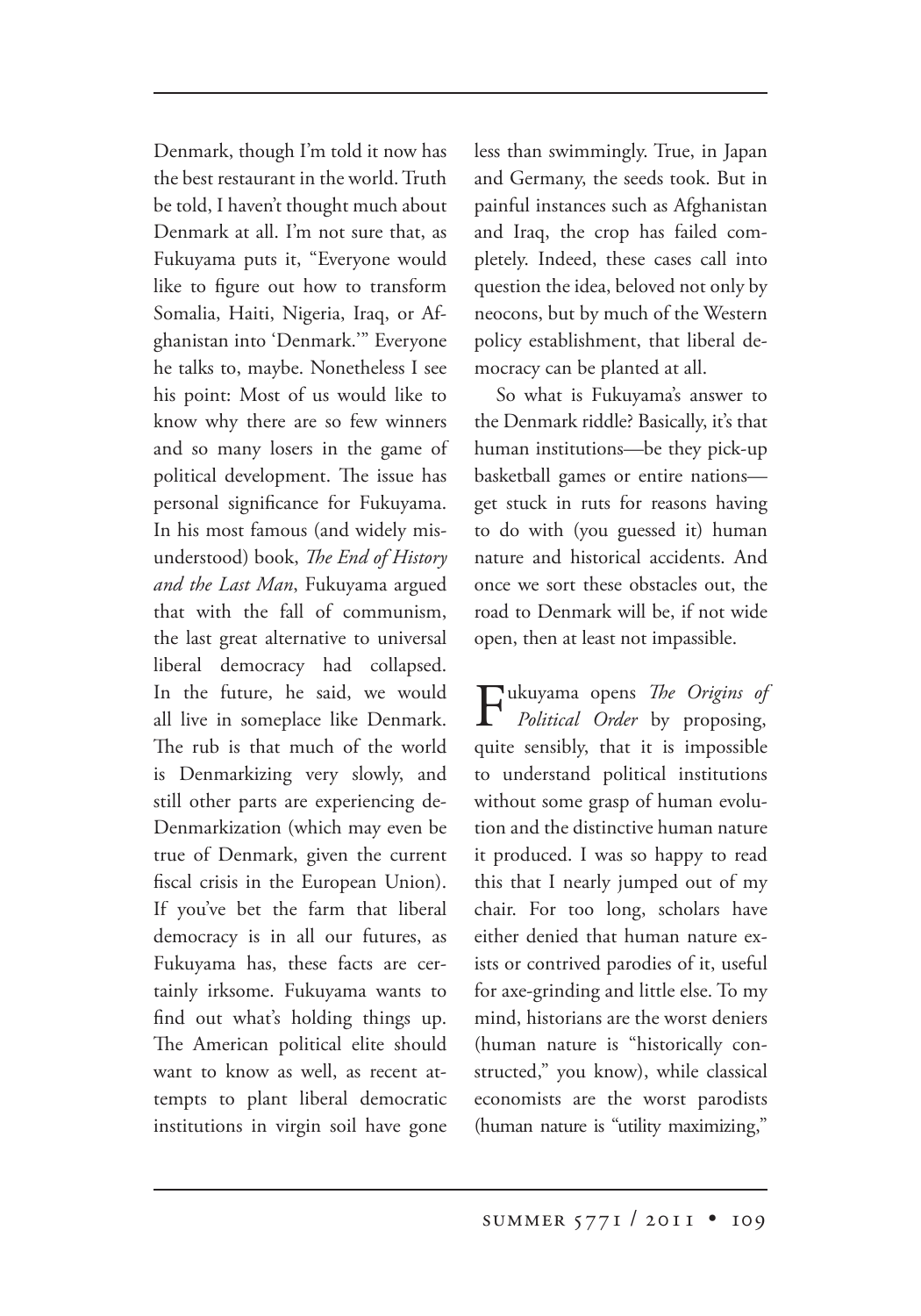except when it isn't). Fukuyama, however, prefers to lambaste political theorists on this score. Hobbes said people are all scared to death of death, and therefore created political institutions to protect them from one another. "Wrong!" says Fukuyama. Rousseau said that people are naturally innocent, and that political institutions are imposed upon them by bad people who apparently aren't innocent. "Wrong!" says Fukuyama. As it concerns political institutions, Fukuyama explains, human nature consists of four traits: 1) an ingrained bias toward kith and kin; 2) a searching mind that, not finding a satisfactory answer, spontaneously invents the idea of God; 3) a set of emotions that are pre-programmed to make us follow rules, even bad ones; and 4) a thoroughly non-utility-maximizing desire for respect, both for your person and for the things you like. For Fukuyama (and, one should add, nearly the entire scientific community), these traits evolved, and are therefore hard-wired. They provide "the building blocks of political development." They can never be eradicated. They have always been in play and they always will be in play. Forget that, Fukuyama cautions, and you will never understand anything about the evolution of political institutions—or, more importantly, how to get to Denmark.

It's refreshing that by "evolution" Fukuyama really means evolution—that is, Darwin's "descent with modification." "Darwinian evolution" he writes, "is built around the two principles of variance and selection: Organisms experience random genetic mutation, and those best adapted to their environments survive and multiply. So too in political development: There is variation in political institutions, and those best suited to the physical and social environment survive and proliferate." Biological evolution created human nature; political evolution created the variety of polities we see around the globe today. It follows that the only way to comprehend political evolution is to investigate how, within the firm constraints of human nature, institutions were born, selected for (or against), and passed on (or not) to subsequent eras. That means, says Fukuyama, that you have to study *history*. Once again, I was so pleased to read this that I nearly jumped out of my chair. Though their influence has waned in recent decades, many "ahistorical model builders" still haunt the faculty lounges of many fine institutions of higher learning. They think like physicists and, therefore, search everywhere for timeless order. The trouble is that there is no timeless order to anything that evolves, whether it be a carbon-based life form or a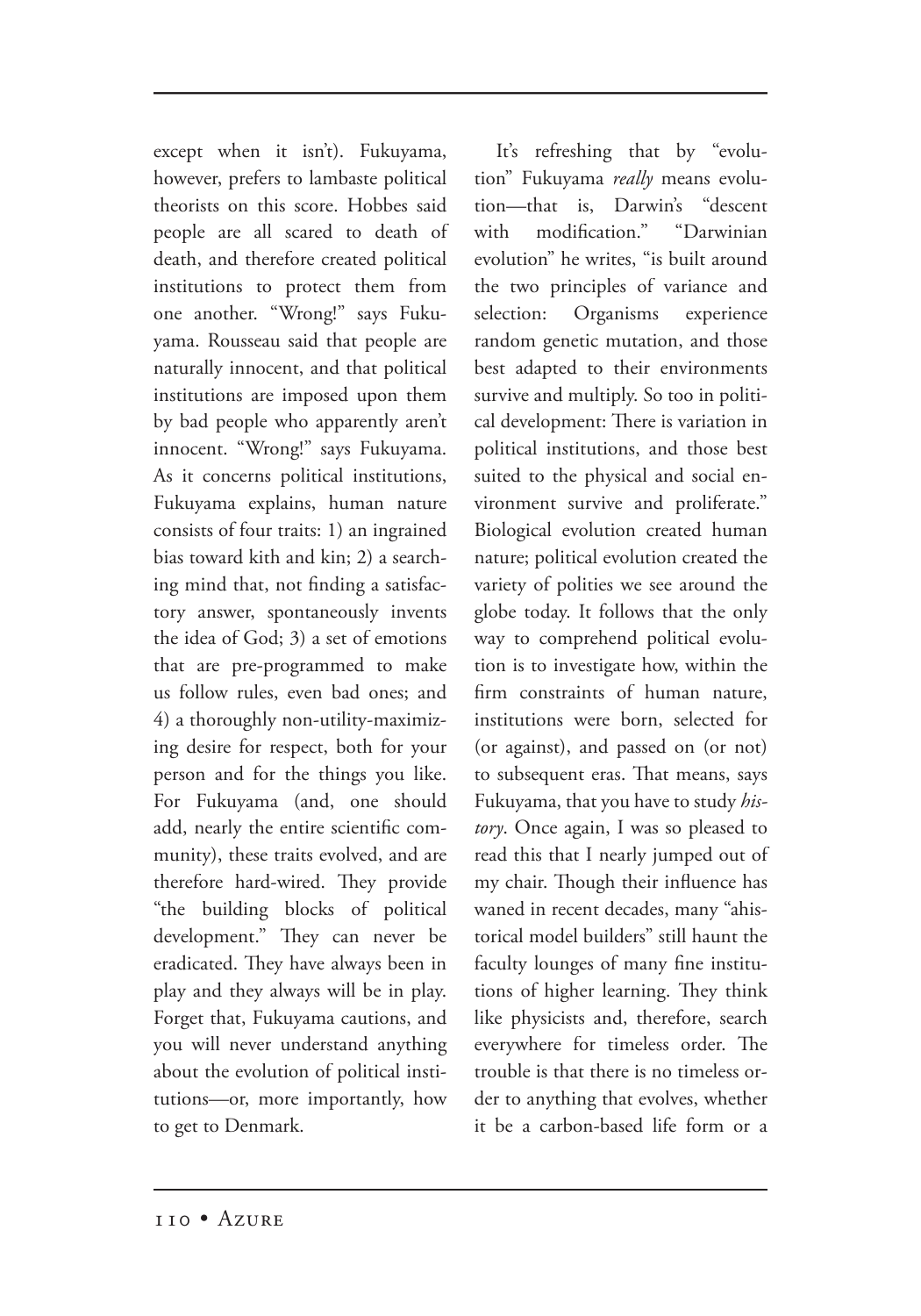political institution. Evolution is a sorting mechanism that never, ever stops until there is nothing left to sort. This means that an evolving thing is the very opposite of timeless; it is decidedly time-bound. A species or institution is always the way it *is* because of the way it *was*. *Post hoc, ergo propter hod* is not an error in evolution, it's a truism.

Which brings us to the most salutary part of this book: It's full of history. Fukuyama read a lot before he took pen in hand, and it shows. We are treated to satisfying and pertinent sketches of human evolution, early human migrations, the emergence of the first non-kin-based political structures, and the differentiation of political institutions in various parts of the globe and over vast stretches of time. The Origins of Political Order is not, however, a history of the world. Fukuyama carefully selects cases that illustrate certain themes. Thus he discusses China, India, the Middle East, and Europe, but not the more traditional Mesopotamia, Egypt, Greece, and Rome. Specialist historians (a somewhat redundant title in this day and age) will say that much of this history is potted. They can, by virtue of their narrow training and vision, say nothing else. But judging by the section on Russian history, which I read as a longtime student of the subject, Fukuyama's histories are more

than adequate given the scope and purpose of the book. And even if he gets some facts wrong, he had no other way to proceed. If you are going to do comparative history (and we must do comparative history), you have to compare *something*. He did the best he could with what historians made available to him. "Obviously in a work of this scope," he writes apologetically, "I have had to rely almost exclusively on secondary sources for the research." True enough. It is hardly his fault that the academy couldn't provide him with "secondary sources" in the form of convenient, brief, authoritative sketches of the histories of major cultural traditions.

Fukuyama uses his understanding of human nature and his reading of history to construct what is essentially a Goldilocks theory of how polities get or do not get to Denmark. He says that the essential institutional ingredients for a stable liberal democracy are three: a state, the rule of law, and accountability. Countries with all of them in just the right mix get to Denmark. "A successful modern liberal democracy," he proposes, "combines all three sets of institutions in a stable balance." Polities that fail to get to Denmark either a) get stuck in an equilibrium that rests on some subset of these three institutions, or b) find themselves dealing with either too much or not enough of one of them.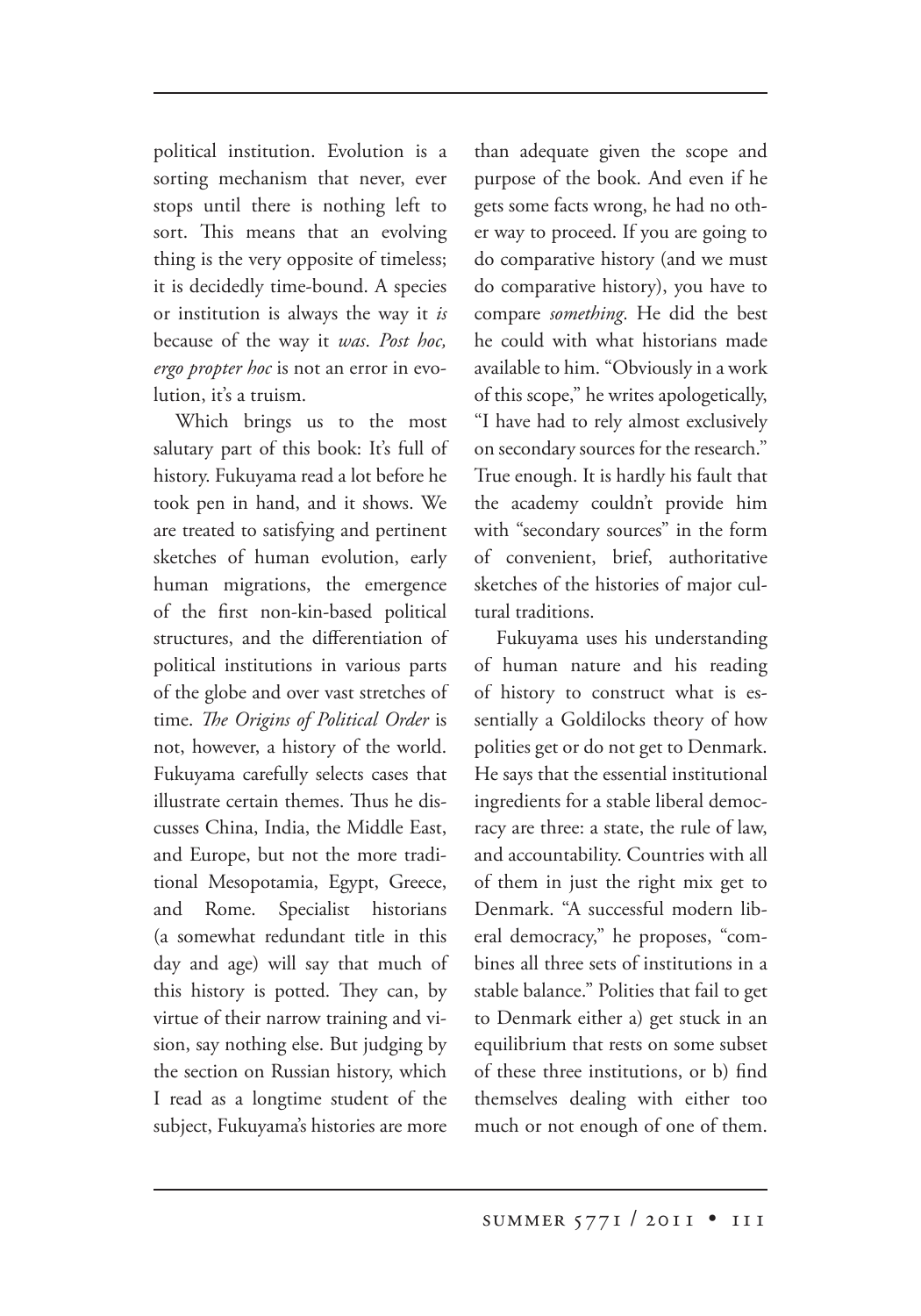The entire book is devoted to demonstrating the validity of this theory by analyzing polities that get stuck, and those that don't.

The first stop on Fukayama's wide-ranging historical survey begins with hunter-gatherer bands. These were not, Fukuyama explains, really a political order, because they rested on kinship. Nonetheless, the band is important for his theory both because it is the sodality out of which political order first emerged and because, according to his argument, kinship is in fact "the default form of [human] social organization." He is saying, in effect, "This is where we began, and this is where we will always return when things go wrong." We did the hunter-gatherer thing for an awfully long time, nearly 200,000 years. We might never have broken out of the mold were it not for two developments: migration and agriculture.

Unlike other primates, humans proved astoundingly mobile and adaptable. In a very short time (100,000 years) we covered much of the globe and learned to live in a great variety of environments. This rapid dispersion engaged a common evolutionary process: speciation. As Darwin's finches spread over and adapted to the varied ecologies of the Galápagos Archipelago, isolated

populations evolved into separate biological species. Similarly, as humans spread over and adapted to the varied ecologies of the world, isolated populations evolved into *cultural* species. Happily, Fukuyama does not attempt to tell us just what a cultural species is; the whole issue, he knows, is complicated, and would only sidetrack his presentation. So he moves on.

Fukuyama tells us, however, that one of the cultural species that evolved during this process was foodmaking culture. Paleolithic huntergatherers *found* what they ate; their Neolithic descendants essentially *made* what they ate. Plant and animal domestication—the key elements in food-making culture—evolved independently in several parts of the world over a short period of time, and so were probably the result of some worldwide event, of which global climate change is the most likely candidate. In any case, the evolution of food-making culture is crucial for Fukuyama's story, because it led to the emergence of his main protagonist, the state. For him, the state is the first true political order. It breaks the hold of kinship and replaces it with impersonal, hierarchical relationships like those found in nearly all contemporary polities. In the band, whom you were related to mattered most; in the state, what you had done and could do for your superiors was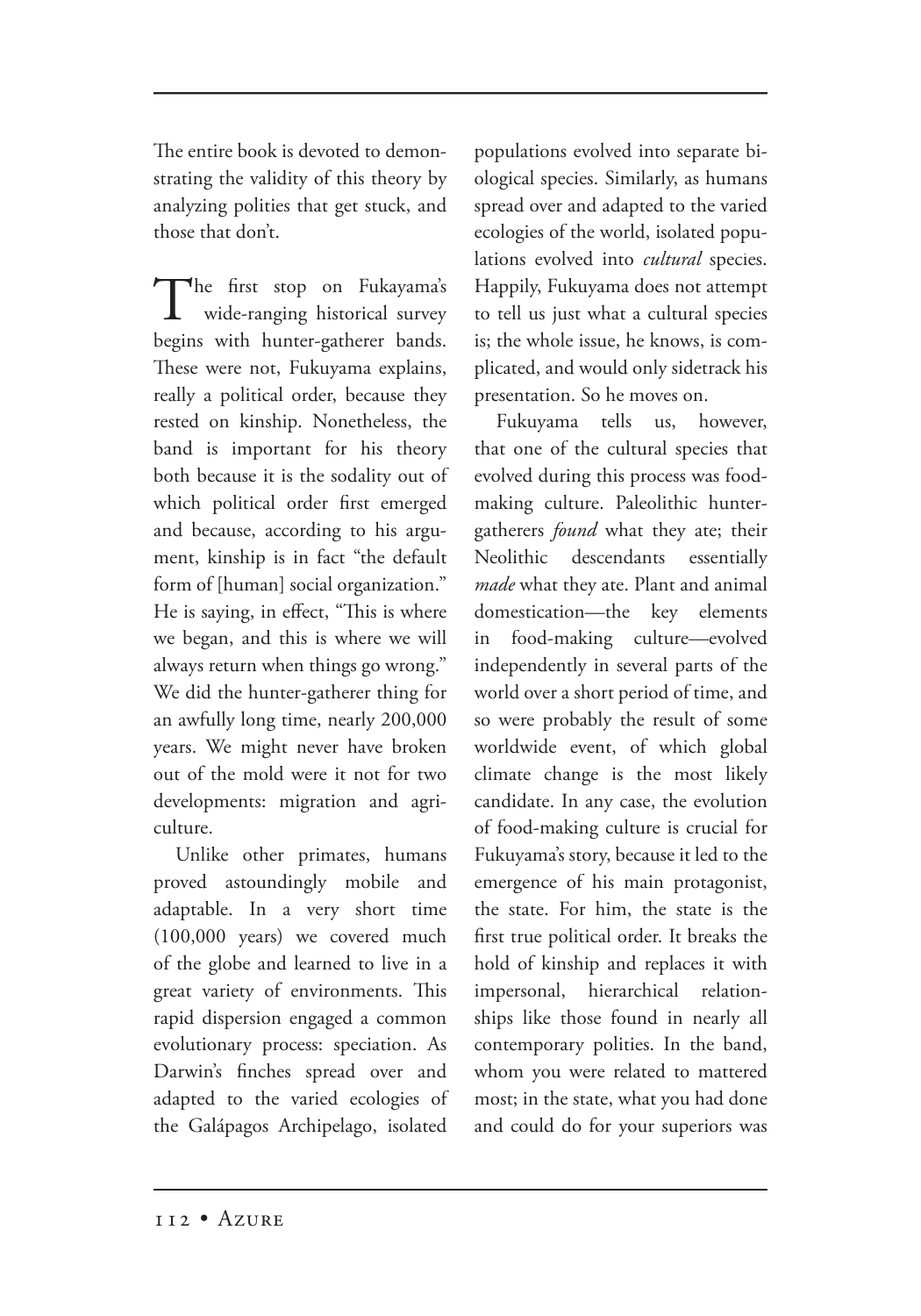what counted. Just how proto-states (tribes, chiefdoms, etc.) and states emerged out of food-making culture is a bit of a mystery, and Fukuyama knows it. So he reviews the several and contradictory theories, and again felicitously moves forward.

He is more certain—as is the evidence—about the reason states rapidly became larger and more powerful after they did emerge: "the problem of war." In pre-modern times ("modern" being roughly after 1789), the primary business of most states was fighting. Here again, we see an evolutionary process. States fought one another over found or constructed niches; the fittest states, as Herbert Spencer would have said, survived, while the less fit vanished; the overall level of fitness, here measured by military prowess, rose quickly as states became fewer, larger, and more sophisticated. This selective process produced a species of state that we know as the "empire." Thus, in a relatively small temporal window—approximately 3,000 B.C.E. to 1 B.C.E.—we see empires and imperial traditions emerge in the Near East, North Africa, Europe, India, China, and Central America.

Fukuyama describes the political evolution of only two of these ancient imperial traditions, the Chinese and Indian, for they illustrate cases of incomplete and/or unbalanced polities. The Qing dynasty had too much state and not enough (and perhaps no) rule of law or accountability. It was, in other words, a despotism. The Mauryan Empire, by contrast, had too much rule of law and not enough state and accountability, making it a sort of theocracy. In both cases, the road to Denmark was blocked by the establishment of unbalanced polities that were merely good enough. The story of how they got stuck in these predicaments, Fukuyama shows, is full of unforeseeable twists and turns. There are no "laws of history" at work here, there is only history accidental, chaotic, messy, cluttered, and confused. And yet, lawless as history may be, it does manifest regularities. One of the most important for Fukuyama is continuity. The longer polities remain stuck, the more difficult it is to unstick them. This is because their incomplete or unbalanced institutional mixes come to be viewed as *tradition*, which in turn engages the human tendency toward mindless norm-following, no matter the norm. In this way, what was in fact the product of a thoroughly contingent process comes to be viewed as a necessary, eternal, and even sacred part of the universe itself. "We have always done it this way" comes to imply, "We should always do it this way." For Fukuyama, the reason modern China and India are a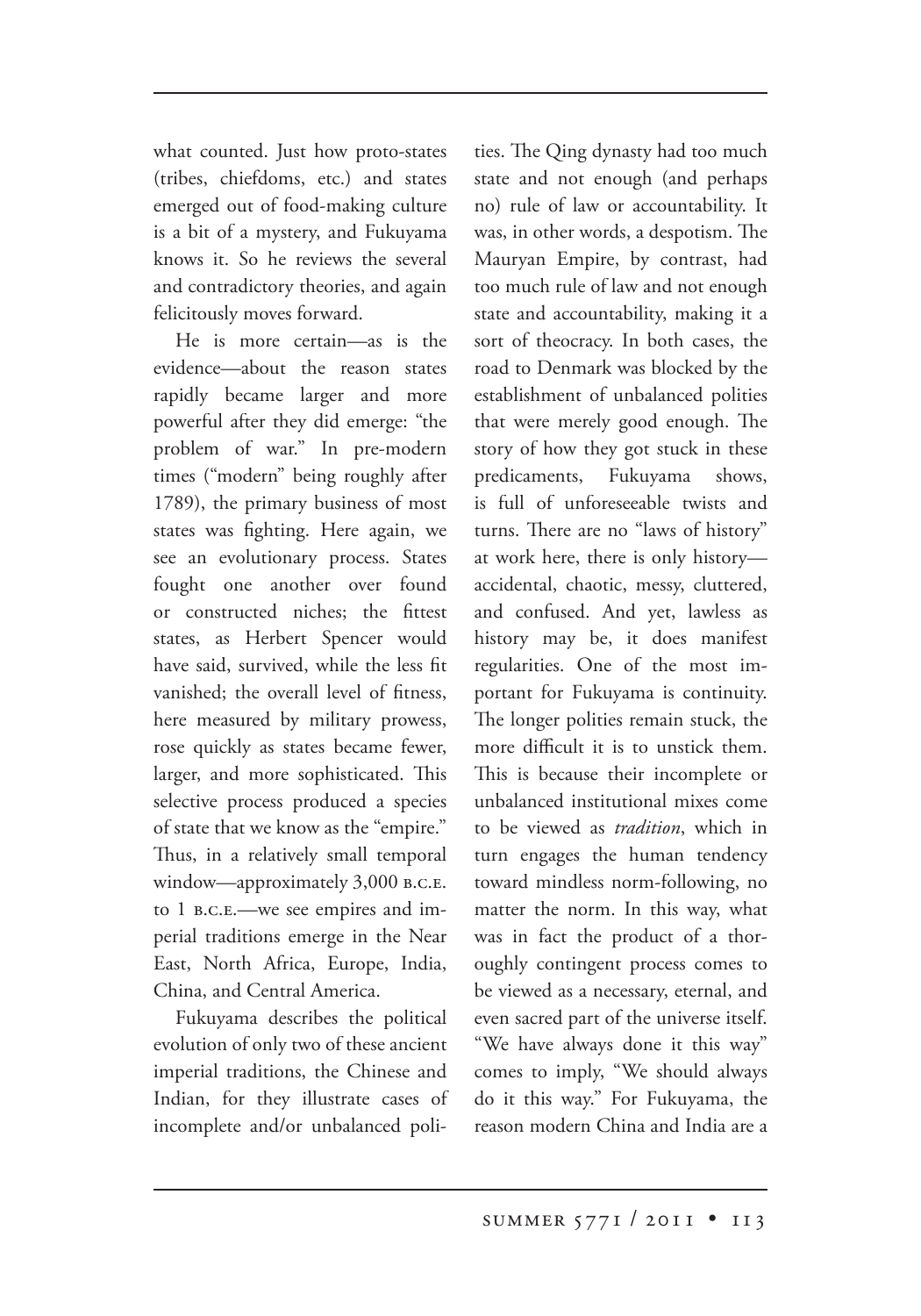long way from Denmark can in part be found in sticky traditions that that are centuries old.

Fukuyama then turns to another case of institutional imbalance, the sundry Muslim polities of the early modern period. He chooses them because they well illustrate his theory of political decline. That theory is simple: States deteriorate when they allow nepotism and cronyism—the default modes of human social order—to reassert themselves as organizing principles. The case of the Ottomans is particularly instructive. They used a peculiar and extreme method to fight nepotism and cronyism: They put people without families and friends into administrative and military offices. Of course, people without families and friends are hard to find. Realistically speaking, you have to make them. And that is precisely what the Ottomans did. They enslaved boys from Christian lands, raised them, trained them, appointed them to offices, and forbade them from marrying. Voilà! A class of officials free from the entanglements of kinship and friendship. It worked for a while, but could not be sustained in the long term because, well, people naturally like to have families and friends. Eventually the sultan granted his military slaves the right to marry under the proviso that they not pass their offices on to their children. In

time, this restriction fell away as well. Nepotism and cronyism reappeared, and the game was up. The Ottoman Empire took another step toward extinction.

Having thus established what *doesn't* get a polity to Denmark, Fukuyama then addresses what does, or rather what did at first. What follows is a long and somewhat familiar exercise in comparative European political development. The stage is set by the medieval Catholic Church, which, he claims, both reduced the power of families by finding ways to expropriate their property and asserted the superiority of canon law by forcing Emperor Henry IV to go down on his knees at Canossa. The first of these actions bolstered the state—families being its enemies, in Fukuyama's estimation—while the second laid the foundation for the rule of law. He then juxtaposes the histories of early modern England, France, Hungary, and Russia, applying the Goldilocks principle as he goes. Only England had just the right combination of state power, legal authority, and government accountability. That's fortunate, because England was the first Denmark, and therefore set the standard to which Fukuyama wants us all to aspire. But it's also problematic, because he argues—and must argue, to be consistent—that the emergence of liberal democracy